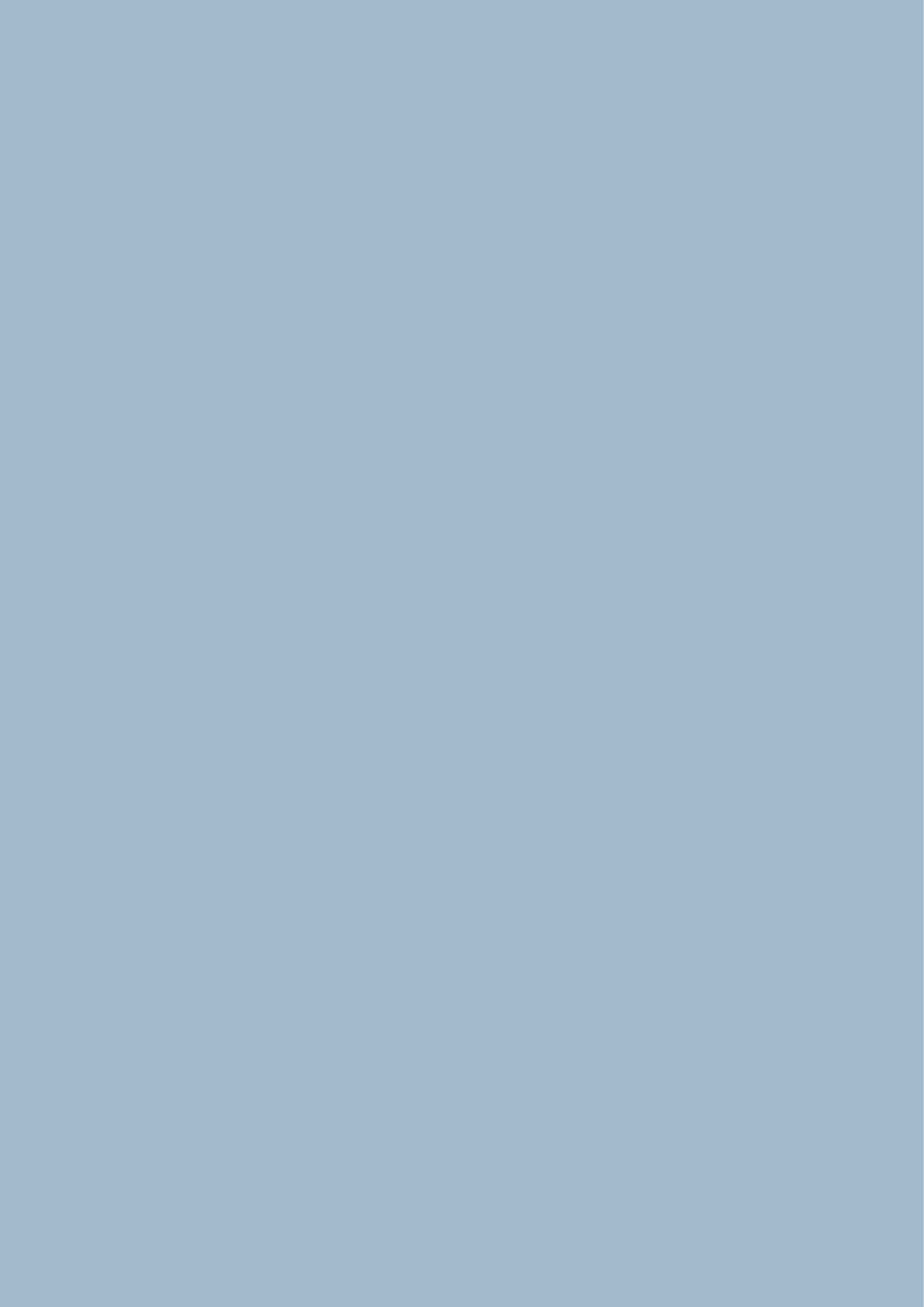## 1 Executive summary

## 1.1 National circumstances relevant to greenhouse gas emissions and removals

The population of Finland was 5.5 million at the end of 2015, and according to projections, it will increase to 6.0 million by 2060. The average population density is 18 inhabitants per km<sup>2</sup>. As a result of the low population density and the geographical extent of the country, the average distances travelled for different purposes can be quite long.

Finland is situated at a latitude between 60 and 70 degrees north, with a quarter of the country extending north of the Arctic Circle. With a total area of 338,400 km2, it is Europe's seventh largest country.

Nearly all of Finland is situated in the boreal coniferous forest zone, and 72 per cent of the total land area is classified as forest land, while only some 9 per cent is farmed. Finland has more than 34,300 km<sup>2</sup> of inland water systems, which represents approximately 10 per cent of its total area. There are some 190,000 lakes and 180,000 islands.

The climate of Finland displays features of both maritime and continental climates, depending on the direction of air flow. Considering its northern location, the mean temperature in Finland is several degrees higher than in most other areas at these latitudes. The temperature is higher due to the Baltic Sea, because of the inland waters and, above all, as a result of air flows from the Atlantic Ocean, which are warmed by the Gulf Stream. The mean annual temperature is approximately 5.5°C in south-western Finland and decreases towards the northeast. The average annual temperature has increased during the last 150 years by slightly more than one degree.

Finland has an open economy with prominent service and manufacturing sectors. The main manufacturing industries include metal, chemical and forest industries. Foreign trade is important, with exports accounting for about 40 per cent of the gross domestic product (GDP).

In 2015, the total energy consumption was 1,301 PJ. Finnish industry used 45 per cent of the country's final energy consumption and 47 per cent of its electricity in 2015. For decades, the use of primary energy as well as electricity has been increasing, and they reached their top values in the years 2006-2007. Demand rose more rapidly than GDP until 1994. Since then, parallel with the structural changes in the economy, both the energy intensity and the electricity intensity of the economy have decreased.

The use of fossil fuels and peat in energy production causes considerable carbon dioxide  $(CO<sub>2</sub>)$  emissions. Nevertheless,  $CO<sub>2</sub>$  emissions per total primary energy unit are lower than in many other European countries. This is due to the quite high share of non-fossil energy sources in power and heat production, i.e. hydro, nuclear and biomass sources.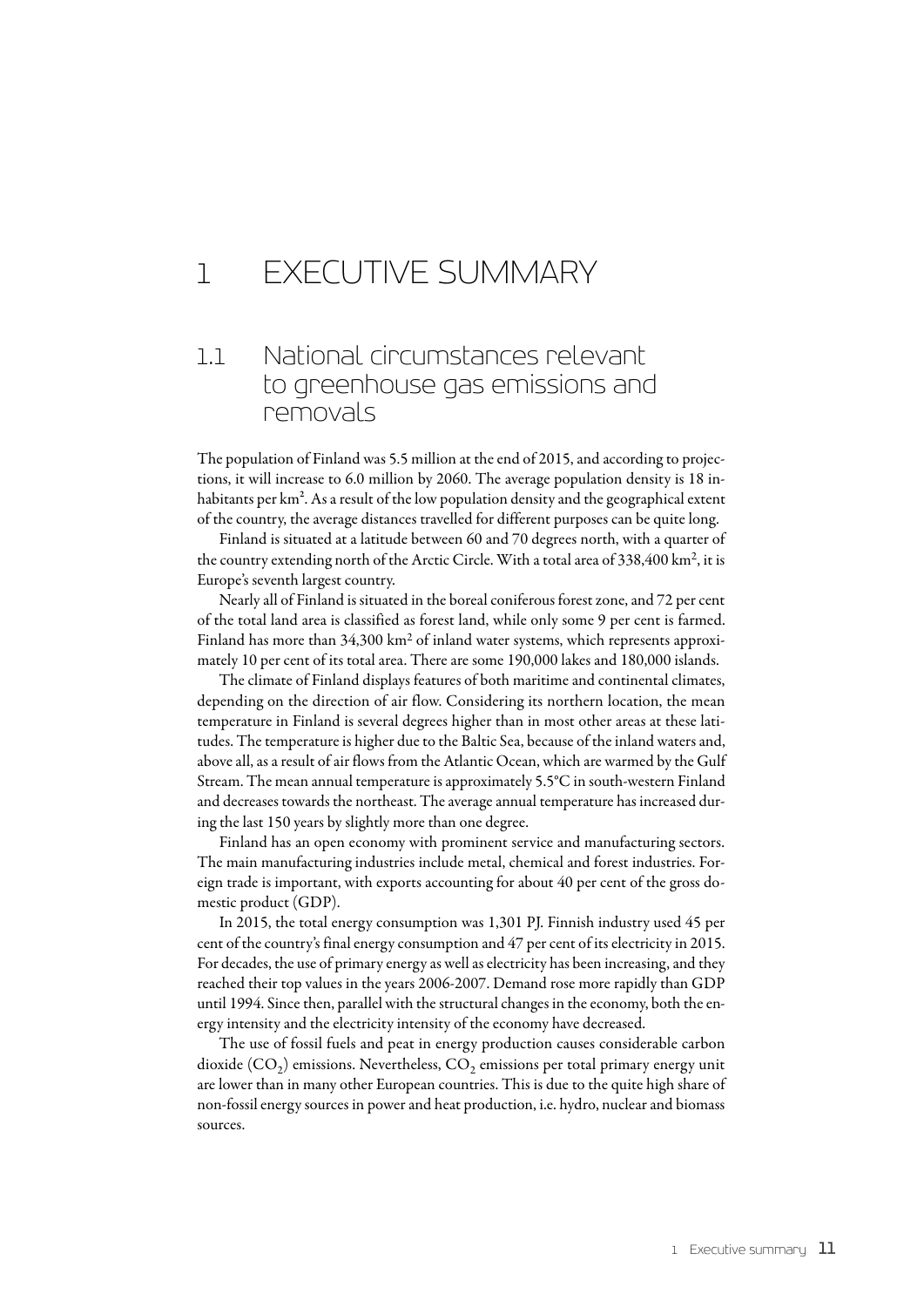The emissions trading scheme (ETS) of the European Union (EU) has become a significant factor in the energy market. In Finland, the number of installations needing an emissions permit under the EU ETS scheme is around 600.

Domestic passenger transport, measured in terms of passenger-kilometres, has increased by approximately 24 per cent since 1990. Cars account for around 83 per cent of the total passenger-kilometres. The total number of freight tonne-kilometres in Finland is almost double the EU average, mainly because of the long distances and the industrial structure.

Indoor heating is the biggest source of  $CO<sub>2</sub>$  emissions by households and also within the public and service sectors. However, during the past three decades the consumption of energy per unit of heated space has been reduced significantly, in particular due to tightening building regulations.

Forests (trees and soil) absorb a significant proportion of the carbon dioxide  $(CO<sub>2</sub>)$ emissions. The forest sink varied between 19.3 and 51.3 million tonnes  $CO<sub>2</sub>$  equivalent  $(CO<sub>2</sub>$ eq.) during the years 1990–2015, which represents 25–75 per cent of Finland's total emissions. The proportion has varied considerably due to fluctuating trends in emissions and forestry activity.

## 1.2 Greenhouse gas inventory information, including information on the national system and the national registry

Finland's greenhouse gas emissions in 2015 totalled 55.6 million tonnes  $CO<sub>2</sub>$  eq., excluding land use, land-use change and forestry (LULUCF). The total emissions in 2015 were approximately 22 per cent (15.7 million tonnes) below the level for the 1990 emissions. Compared to 2014, the emissions decreased by six per cent (Table 1.1).

The most significant greenhouse gas in Finland's inventory is  $CO<sub>2</sub>$ . Its share of the total emissions ranged between 80 and 85 per cent for the years 1990–2015.  $CO<sub>2</sub>$  emissions have decreased by 12.7 million tonnes since 1990. Methane  $(CH_4)$  emissions have gone down by 37 per cent from the 1990 level, whereas nitrous oxide  $(N, O)$  emissions have decreased by 27 per cent. In 2015, the F-gas emissions (HFCs, PFCs and SF $_6$ ) were nearly 35 times higher than the emissions for 1995 (the base year for F-gas emissions<sup>1</sup>).

Similar to other industrialised countries, Finland's largest source of greenhouse gas emissions is the energy sector. The cold climate, long distances and energy-intensive industries all contribute to the high emissions volumes of the energy sector. In 2015, the energy sector's share (including transport) of the total greenhouse gas emissions was 73 per cent (40.8 million tonnes  $CO_2$  eq.). The emissions show strong annual variation in accordance with the amount of energy used and the proportion of imported electricity. The emissions from the energy sector are strongly affected by the availability of hydro power in the Nordic electricity market. If the annual precipitation in the Nordic countries is lower than normal, hydro power becomes scarce and Finland's net imports of electricity decrease.

Greenhouse gas emissions generated by transport amounted to 11.1 million tonnes  $CO<sub>2</sub>$  eq. in 2015 (20 per cent of total greenhouse gas emissions). Road transport accounted for 94 per cent of the total domestic transport emissions. The emission level in the transport sector has fluctuated between 11 to 13 million tonnes  $CO<sub>2</sub>$  eq. during 1990– 2015 being 8 per cent lower in 2015 than in 1990.

The base year for F-gas emissions is 1995 under the Kyoto Protocol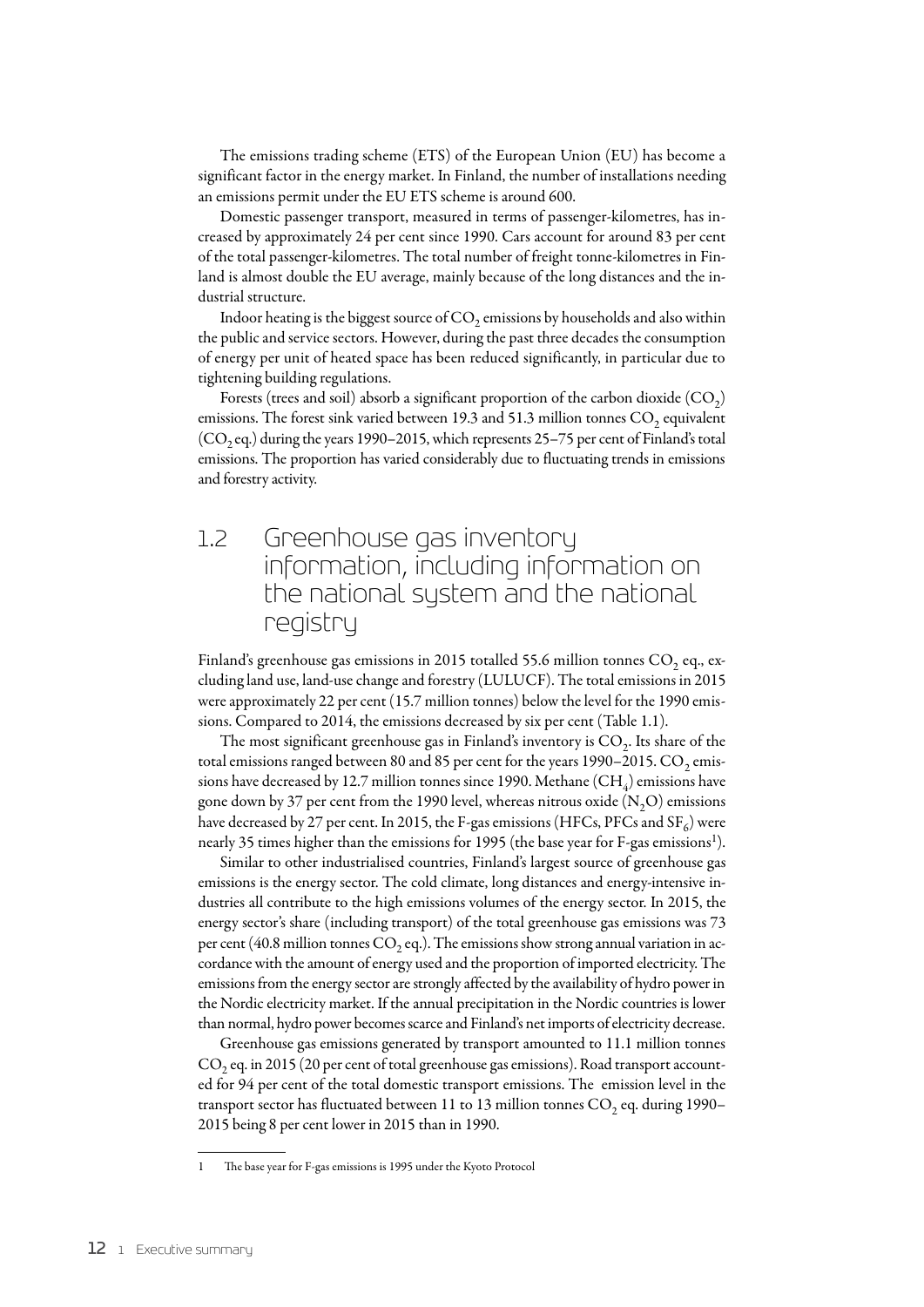The greenhouse gas emissions generated by industrial processes amounted to roughly 6.1 million tonnes  $CO_2$  eq. in 2015 (11 per cent). Emissions from the agricultural sector were some 6.5 million tonnes  $CO_2$  eq. (12 per cent). Waste sector emissions amounted to 2.1 million tonnes  $CO_2$  eq. in 2015 (4 per cent). The LULUCF sector acted as a greenhouse gas sink of 26.0 million tonnes  $CO_2$  eq. in 2015.

Table 1.1

Greenhouse gas emissions (+) and removals (–) by sector, 1990, 1995, 2000 and 2005– 2015 (million tonnes  $CO<sub>2</sub>$  eq.)

|                                                        | 1990          | 1995                                                                                                            | 2000 | 2005 | 2006 | 2007 | 2008 | 2009 | 2010 | 2011 | 2012 | 2013 | 2014 | 2015 |
|--------------------------------------------------------|---------------|-----------------------------------------------------------------------------------------------------------------|------|------|------|------|------|------|------|------|------|------|------|------|
| Energy                                                 | 53.6          | 55.3                                                                                                            | 53.8 | 53.7 | 64.8 | 62.8 | 54.5 | 52.6 | 60.2 | 52.7 | 47.5 | 48.3 | 44.4 | 40.8 |
| Indirect $CO2$ -emissions                              | $0.2^{\circ}$ | 0.1                                                                                                             | 0.1  | 0.1  | 0.1  | 0.1  | 0.1  | 0.1  | 0.1  | 0.1  | 0.1  | 0.1  | 0.1  | 0.1  |
| Industrial processes and product use                   | 5.4           | 4.9                                                                                                             | 5.8  | 6.5  | 6.5  | 7.1  | 7.5  | 5.7  | 6.3  | 6.0  | 6.0  | 6.0  | 5.9  | 6.1  |
| Agriculture                                            | 7.5           | 6.8                                                                                                             | 6.5  | 6.5  | 6.4  | 6.4  | 6.5  | 6.5  | 6.6  | 6.4  | 6.4  | 6.5  | 6.5  | 6.5  |
| Waste                                                  | 4.7           | 4.6                                                                                                             | 3.9  | 2.8  | 2.9  | 2.8  | 2.7  | 2.6  | 2.6  | 2.5  | 2.4  | 23   | 2.2  | 2.1  |
| Total (without LULUCF)                                 | 71.3          | 71.8                                                                                                            | 70   | 69.6 | 80.8 | 79.2 | 71.2 | 67.4 | 75.7 | 67.7 | 62.4 | 63.2 | 59.1 | 55.6 |
| Land use, land-use change<br>and forestry <sup>1</sup> |               | $-12.7$ $-12.4$ $-21.7$ $-27.1$ $-33.4$ $-25.8$ $-24.7$ $-38.0$ $-27.3$ $-28.7$ $-32.3$ $-26.3$ $-28.3$ $-26.0$ |      |      |      |      |      |      |      |      |      |      |      |      |

1 LULUCF, a negative figure denotes a net sink, which means that in this sector more greenhouse gases are absorbed from the atmosphere than are released into it

## Greenhouse gas inventory system

Statistics Finland is the national entity with the overall responsibility for compiling and finalising inventory reports and submitting them to the Secretariat of the United Nations Framework Convention on Climate Change (UNFCCC) and the European Commission. It bears the responsibility for the general administration and quality management of the inventory and for communicating with the UNFCCC, for coordinating participation in the inventory review and for publishing and archiving the inventory results.

The legal basis of Finland's national system under the Kyoto Protocol is defined by the resolution of the Finnish Government of 30 January 2003 on the organisation of climate policy activities by government authorities. The legal framework of the national system is further defined by an agreement between the Ministry of the Environment and Statistics Finland on operating the national system for estimating greenhouse gas emissions under the Kyoto Protocol and on the reporting requirements under the UN-FCCC; it is also defined by the regulations concerning Statistics Finland (the Statistics Finland Act (48/1992) and the Statistics Act (280/2004)). Various expert organisations acting as parties to the inventory system are responsible for the inventory data of the different reporting sectors.

The UNFCCC, the Kyoto Protocol and the EU greenhouse gas monitoring mechanism all require Finland to annually submit a National Inventory Report (NIR) and Common Reporting Format (CRF) tables. The annual submission contains emission estimates for the year prior to the previous year. The methodologies, activity data collection and choice of emission factors are consistent with the guidance in the 2006 IPCC Guidelines and the IPCC 2013 Supplementary methods and Good Practice guidance arising from the Kyoto Protocol. The quality requirements set for the annual inventories — transparency, consistency, comparability, completeness, accuracy and timeliness are fulfilled by implementing consistently the QA/QC plan and procedures.

#### National registry

The EU Emissions Trading Scheme (EU ETS) began in January 2005 and is mandatory for specific industries in the EU with emissions above a certain threshold. The EU ETS and wider international emissions trading under the Kyoto Protocol have operated paral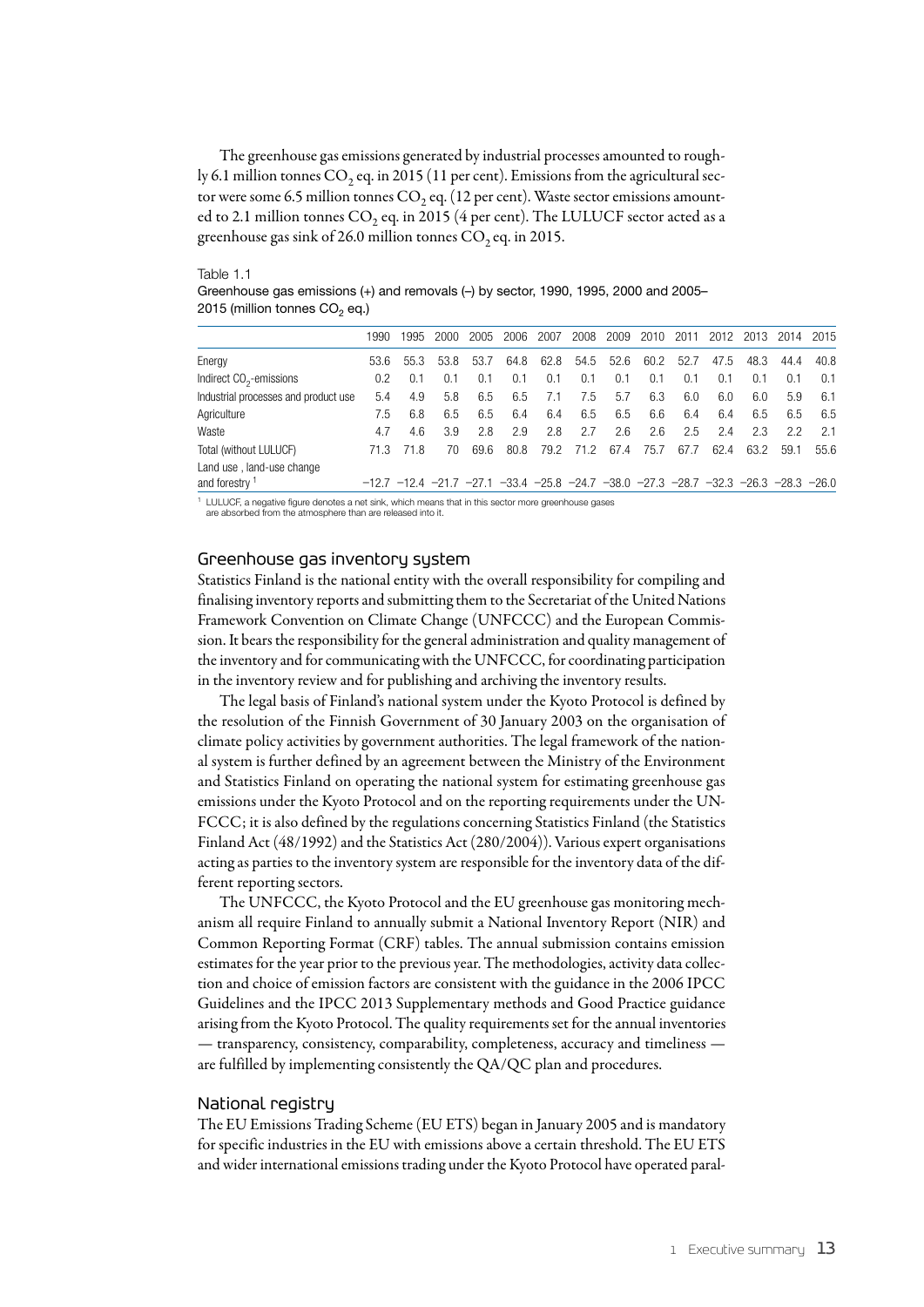lel to one another since October 2008. Both emissions trading schemes are underpinned by a system of electronically linked national registries, which are intended to keep track of national and international transactions involving EU allowances and Kyoto units.

Every EU Member State has been required to establish a national registry for the EU ETS and for emissions trading under the Kyoto Protocol. National registries must meet the technical and functional specifications issued by the European Commission and the UNFCCC Secretariat.

The Consolidated System of EU registries (Union Registry) was certified on 1 June 2012 and went into production on 20 June 2012. The changes to the national registry, which have occurred since the last National Communication report are summarized in Table 3.4 of the Chapter 3. In Finland, the Energy Authority is the competent authority and the registry administrator for the national emissions trading registry.

### 1.3 Policies and measures

#### Policy framework and policy making process

Finland's climate policy is based on international agreements: the UNFCCC, the Kyoto Protocol and the Paris Agreement. The common policies of the European Union, such as the EU 2020 and 2030 Climate and Energy Packages have a key role in the implementation of the international agreements mentioned above. At national level Finland's climate policy is defined in government policies and programmes, and since 2003, strategic work has been steered by ministerial working groups. In addition, national energy and climate strategies have been prepared since 2001 to implement the international and EU commitments as well as national targets, and to define sectoral policies and measures.

The Finnish Government and Parliament make the most important decisions concerning climate policy. Parliament approves Finland's international commitments and decides on their implementation according to the constitution. The Ministry of the Environment bears the administrative responsibility for the climate negotiations. The Ministry of Economic Affairs and Employment coordinates the energy and climate strategy work. Municipal authorities also have a significant role in climate policy and emission reductions, for example due to their responsibilities in land-use and traffic planning, energy efficiency and waste management. The Finnish Climate Change Panel, which was nominated for the first time in 2011, strengthens the interaction between research and policy-making. Other stakeholders, including industrial and environmental non-governmental organisations (NGOs), research institutes and labour unions, can present their views on climate policy at the Ministry of the Environment's Climate Arena.

Finland has fulfilled its commitments under the first commitment period (2008 – 2012) of the Kyoto Protocol. By accepting the Kyoto Protocol's second commitment period (2013 – 2020) in June 2015, the EU, its Member States and Iceland are committed to reducing their greenhouse gas emissions jointly by 20 per cent compared to the base year. The individual emission reduction obligations of the Member States have been defined in the EU Effort Sharing Decision (ESD). The ESD sets individual binding annual emission reduction or limitation targets for the Member States for emissions not covered by the EU Emission Trading Scheme, ETS, (non-ETS emissions) in the period 2013 – 2020. The ESD defines Finland's reduction obligation for the sources not covered by the EU ETS as 16 per cent of the 2005 emissions.

The Finnish national ratification of the Paris Agreement, adopted in December 2015, was completed in November 2016. The Paris Agreement entails several uniform obligations for all Parties. Instead of specific top-down emission reduction commit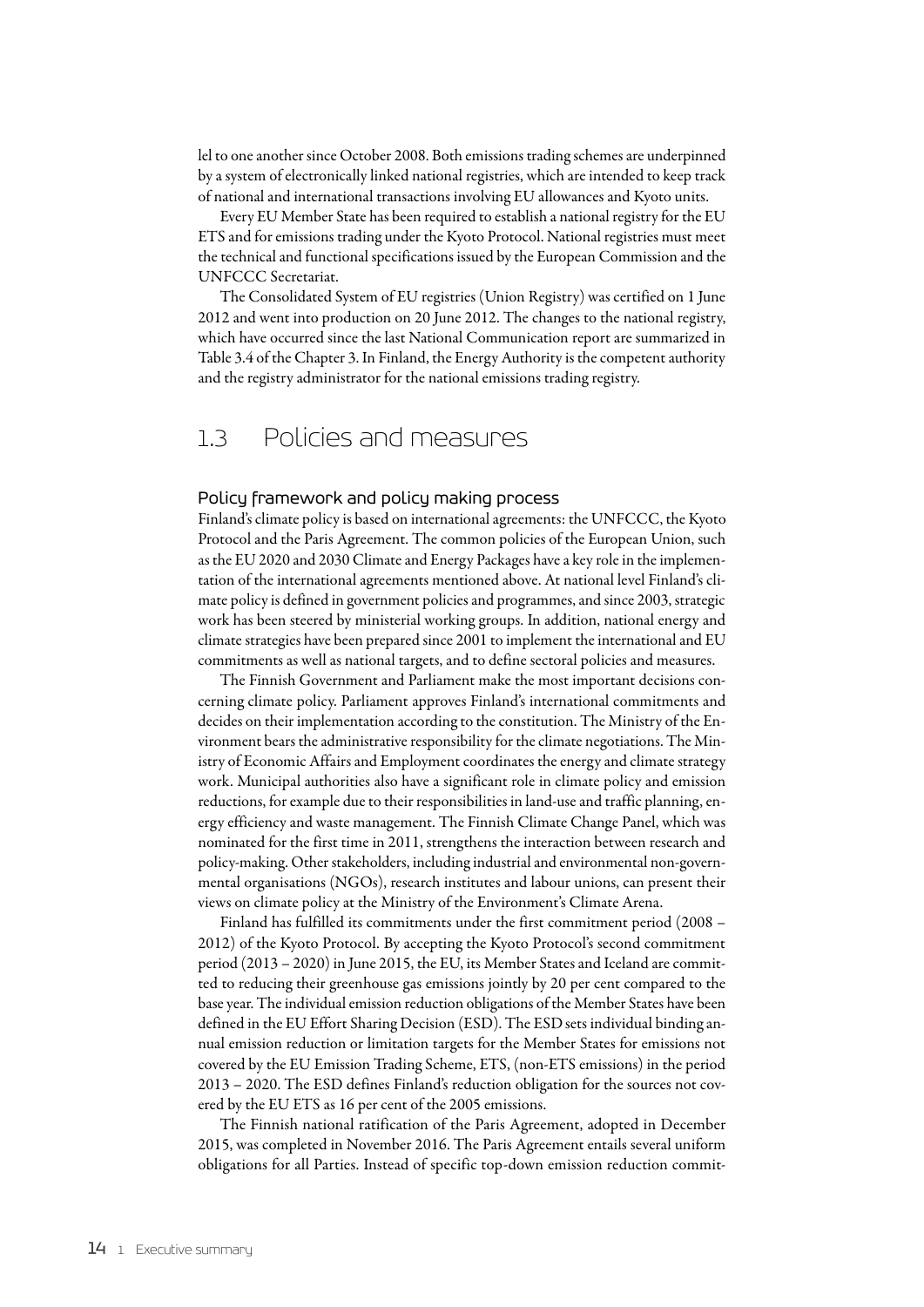ments, the Agreement is based on nationally determined contributions to mitigate the emissions. The EU's joint nationally determined contribution under the Agreement is to reduce the greenhouse gas emissions with 40 per cent by 2030 from the 1990 level. The details of the effort sharing between the Member States, including Finland, are being negotiated at present.

Finland prepares regularly strategies on energy and climate policy. The latest strategies were completed in 2001, 2005, 2008, 2013 and 2016.

In 2014, a parliamentary committee on energy and climate issues prepared an energy and climate roadmap towards 2050. The roadmap analysed the means of constructing a low-carbon society and achieving an 80−95 per cent reduction in greenhouse gas emissions from the 1990 level in Finland by 2050.

The 2016 strategy – National Energy and Climate Strategy for 2030 – outlines the actions that will enable Finland to attain the targets specified in the Government Programme of Prime Minister Sipilä (27 May 2015) and adopted in the EU for 2030, and to systematically set the course for a low-carbon society. The 2016 strategy also specifies key measures for achieving the binding emission reduction targets in the effort sharing sector by 2030. These measures are further specified and complemented in the Medium-term Climate Change Policy Plan which was finalized in 2017.

#### Sectoral policies and measures

The main policies and measures used for the with measures (WM) projection in the energy sector include the EU ETS, increasing renewable energy sources and energy conservation measures. The EU ETS is an EU-wide domestic measure, while renewable energy sources are supported by various national measures: investment grants, taxation, support for research and feed-in tariffs.

Within the energy sector (excluding transport), the promotion of the use of forest chips is estimated to have the largest mitigation impact by 2020 (9.9 million tonnes  $CO<sub>2</sub>$ eq in 2020), followed by energy efficiency agreements (6.3 million tonnes in 2020) and promoting wind power (3.6 million tonnes in 2020). For both new and existing buildings, building codes and regulation play an important role. The regulation for the energy performance of new buildings entails the emission reductions of 3.8 million tonnes  $CO<sub>2</sub>$  in 2020.

Within the transport sector, the most important measures in the WM projection include renewing the vehicle through performance standards for new cars, car and vehicle taxation, and information measures (estimated mitigation impact: 2.1 million tonnes  $CO<sub>2</sub>$  eq. in 2020). Promotion of the use of biofuels in transport is estimated to contribute to emission reduction by 1.6 to 1.7 million tonnes  $CO$ , eq. in 2020.

Most  $CO<sub>2</sub>$  emissions from industrial processes are included in the EU ETS. For F-gases EU regulations constitute the most significant emission reduction measure. The F-gas mitigation measures have been able to cut the almost exponential increase in emissions from refrigeration and air-conditioning equipment that started in the mid-1990s.

Within the agricultural sector, most of the measures fall under the sphere of the EU's Common Agricultural Policy, including the Rural Development Programme for Mainland Finland 2014 – 2020 which includes several measures for climate change mitigation and adaptation. The environmental compensation payments, which are part of the programme, cover approximately 86 per cent of Finnish farms and aim, among other things, to decrease the nutrient load on the environment and reduce greenhouse gas emissions.

Within the LULUCF sector, the most important policy measures include legislation, the National Forest Strategy 2025, financial support and extensive public forestry organisations, which promote sustainable forest management, including maintaining the forest carbon sink.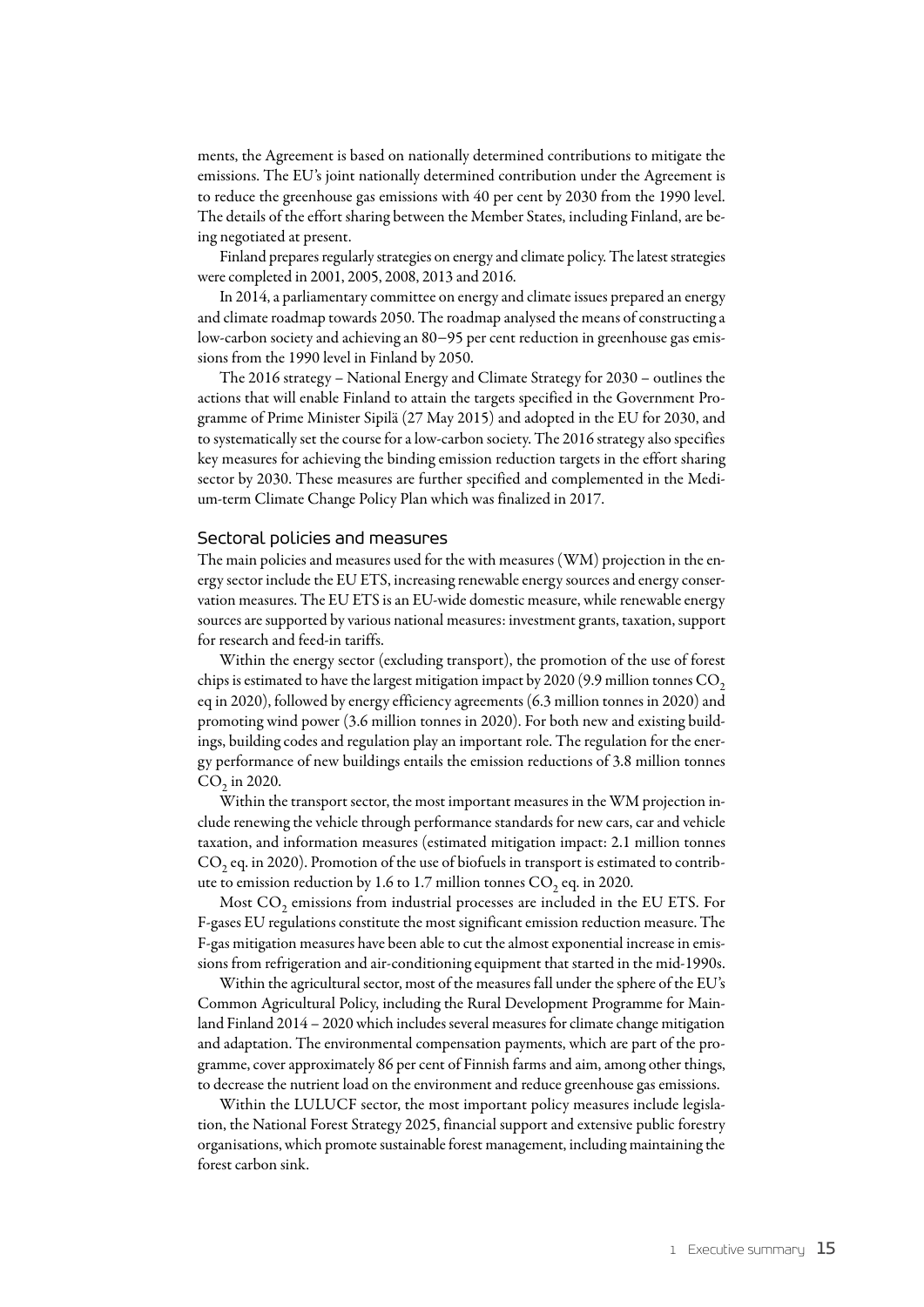Within the waste sector, the most important policies and measures in the WM projection aim at increasing the recovery of waste fractions and reducing the amount of waste disposed to landfills including restrictions on biodegradable waste. Enforcement of the Waste Act and the Decree on Waste will continue to increase recycling and recovery, thus further replacing landfilling, and will contribute to reducing greenhouse gas emissions. The total mitigation impact of these waste sector measures is estimated at 2.3 million tonnes  $CO<sub>2</sub>$  eq. for 2020.

Policies and measures to mitigate emissions from international bunkers include implementing the measures of the International Maritime Organization (IMO) regarding the Energy Efficiency Design Index and Ship Energy Efficiency Management Plans. As a member of the European Union, Finland is implementing the EU ETS for aviation. Aviation has been included in the EU emissions trading scheme (EU ETS) since 2012. Between years 2013 and 2016, the EU ETS covered flights between aerodromes located in member states of European Economic Area (EEA). In February 2017 the European Commission proposed to continue the intra-EEA scope beyond 2016.

Besides the measures included in the WM projections Finland has decided on several additional measures in order to further reduce the emissions towards 2030. The additional measures are presented in the National Energy and Climate Strategy for 2030 and in the Medium-term Climate Change Policy Plan. The largest emission reductions in the non-ETS sector are planned to be delivered by the transport sector. The transport sector measures include increasing the use of biofuels within road transport to 30 per cent by 2030, improving the energy-efficiency of vehicles, and improving the energy-efficiency of transport system by promoting the choices of more environmentally friendly mode of transport and curbing the growth of vehicle kilometres.

The most important additional measures are:

- An operating aid for renewable energy based on a tendering process will be introduced. In 2018–2020, a tendering process for electricity production of 2 TWh would be organised.
- An obligation to blend 10 per cent of bioliquids into light fuel oil used for heating of buildings and into light fuel oil used for machinery
- Phasing out oil heating in central government premises by 2025 and encouraging all public-sector operators to do the same
- Improving energy efficiency and promoting the use of alternative fuels in machinery. Reductions in F-gas emissions by promoting the alternative low GWP non-HFC technologies in the refrigeration and air conditioning, including criteria for public procurements related to F-gases and information and education campaigns
- • Activities relating to reducing emissions from organic soils in the agricultural sector and measures to replace fossil fuels with biogas
- Finland will phase out the use of coal for energy by 2030. During the current government term, a bill will be prepared. The bill will take into account aspects related to the security of energy supply and emergencies.

Finland strives to implement its climate policies in such a way that the social, environmental and economic impacts on other countries, and on developing countries in particular, are minimised. The Seventh National Communication provides updated information on how to minimise adverse impacts compared to the Sixth National Communication and the National Inventory Report submitted in 2017.

#### Effect of policies and measures on longer term trends

A large proportion of current Finnish climate and energy policies also contribute to the reduction of greenhouse gas emissions in the longer term. For example, buildings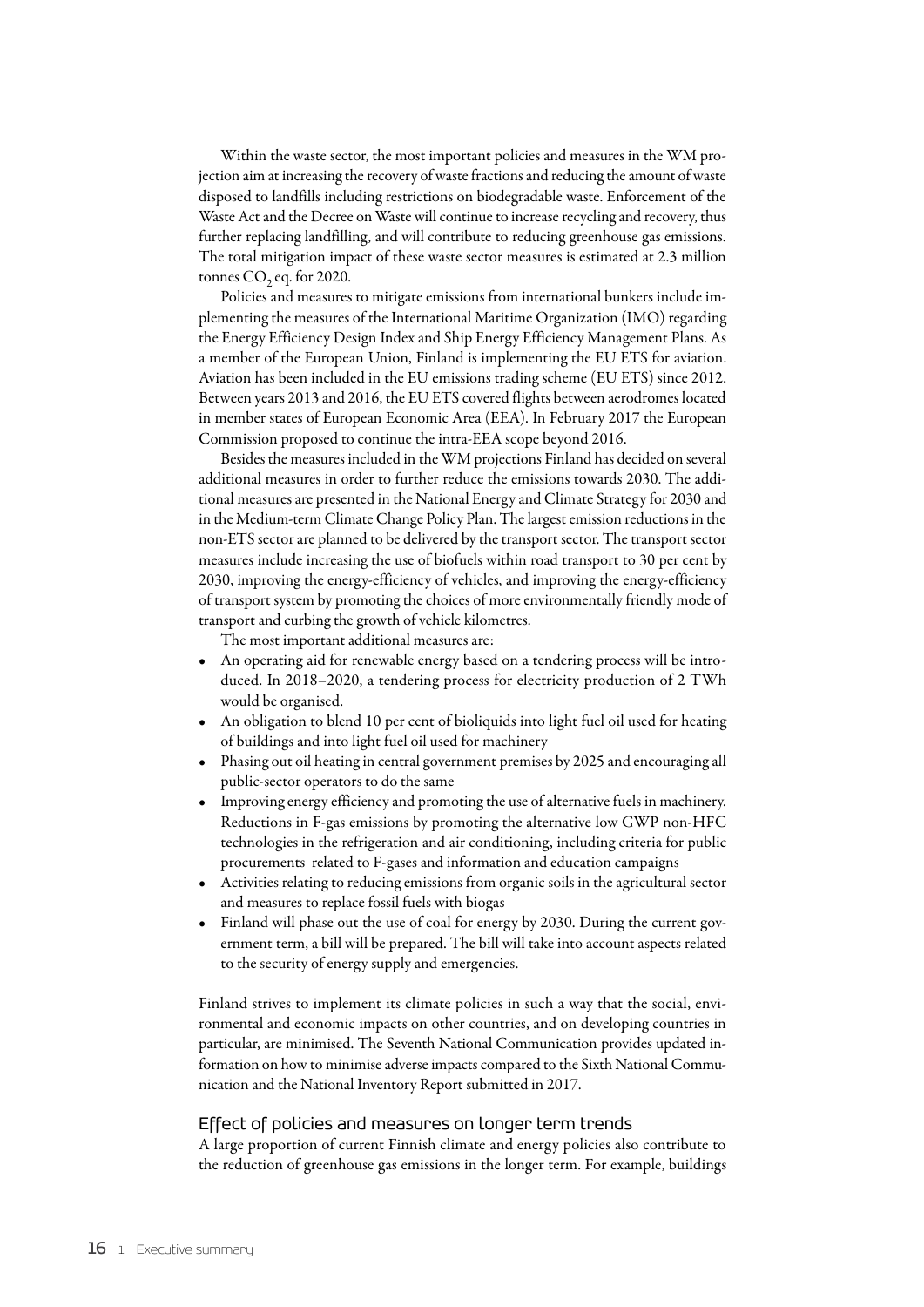have long lifetimes, and therefore, the regulations for the energy efficiency of new and existing buildings have long-lasting impacts. Land-use planning also results in permanent emission reductions in buildings and transport, for example, by allowing the use of low-emission heating modes or by improving possibilities for walking, cycling and using public transportation. Measures that promote investments in renewable energy and that improve the competitiveness of renewable energy sources also reduce greenhouse gas emissions in the longer term, since investments in the energy infrastructure have long lifetimes. According to the latest projections in transport sector, the GHG emissions start to decline at the end on the current decade and the main reasons for that are the use of biofuels, development in vehicle technology and CO<sub>2</sub>-based taxation. Prohibiting certain F-gases or halting the disposal of biodegradable waste in landfills can be expected to lead to permanent changes in current practices, and therefore to yield long-term emission reductions.

## 1.4 Projections and total effects of policies and measures

#### With Measures and With Additional Measures projections

The with measures (WM) and with additional measures (WAM) projections are based on the National Energy and Climate Strategy for 2030 from November 2016 and the Medium-term Climate Change Policy Plan from September 2017. The WM projection includes measures that were implemented or adopted before autumn 2016.

Economic growth and the change in the structure of the economy play a key role in the estimation of energy consumption and emissions. The rate of economic growth is determined by the growth rates of labour input and average labour productivity. In the long term, economic growth is determined almost solely by the growth of labour productivity, because labour input cannot grow without bounds. In the short and medium term, however, factors affecting labour input growth matter, too, because changes in labour input affect directly the potential output of the economy. In Finland, the ageing population is the single most significant factor in terms of its effect on labour input and thus development of the national economy in the short and medium term. Another factor that affects the availability of labour is the level of structural unemployment. The population forecast of Statistics Finland is used in the projections. It estimates that the population will increase from the current 5.5 million to 5.9 million by 2035. The average size of households will decrease slightly, while the number of households is expected to grow from 2.6 million to 3.0 million during the period.

In 2016, the Finnish economy returned to a growth path after a long period of recession that began in 2009. The growth has been driven by increase in private consumption and recovery of public and private investment. The GDP is assumed to increase in the coming years. In the projections the annual growth during 2016-2020 is on average 1.6 per cent. In the 2020s the growth will be higher, 2.6 per cent per annum on average, as the Government's reforms are starting to pay off and the competitiveness of the Finnish economy increases.

The WM projection estimates that the total greenhouse gas emissions (without LULUCF) in 2020 and in 2030 will be 56 and 48 million tonnes  $CO<sub>2</sub>$  eq. respectively, whereas the WAM projection assesses that they will be 56 and 44 million tonnes  $CO<sub>2</sub>$ eq., respectively. The additional emission reduction measures in the WAM projection include all planned measures with a few exceptions for which the impact on the energy balance is not yet known.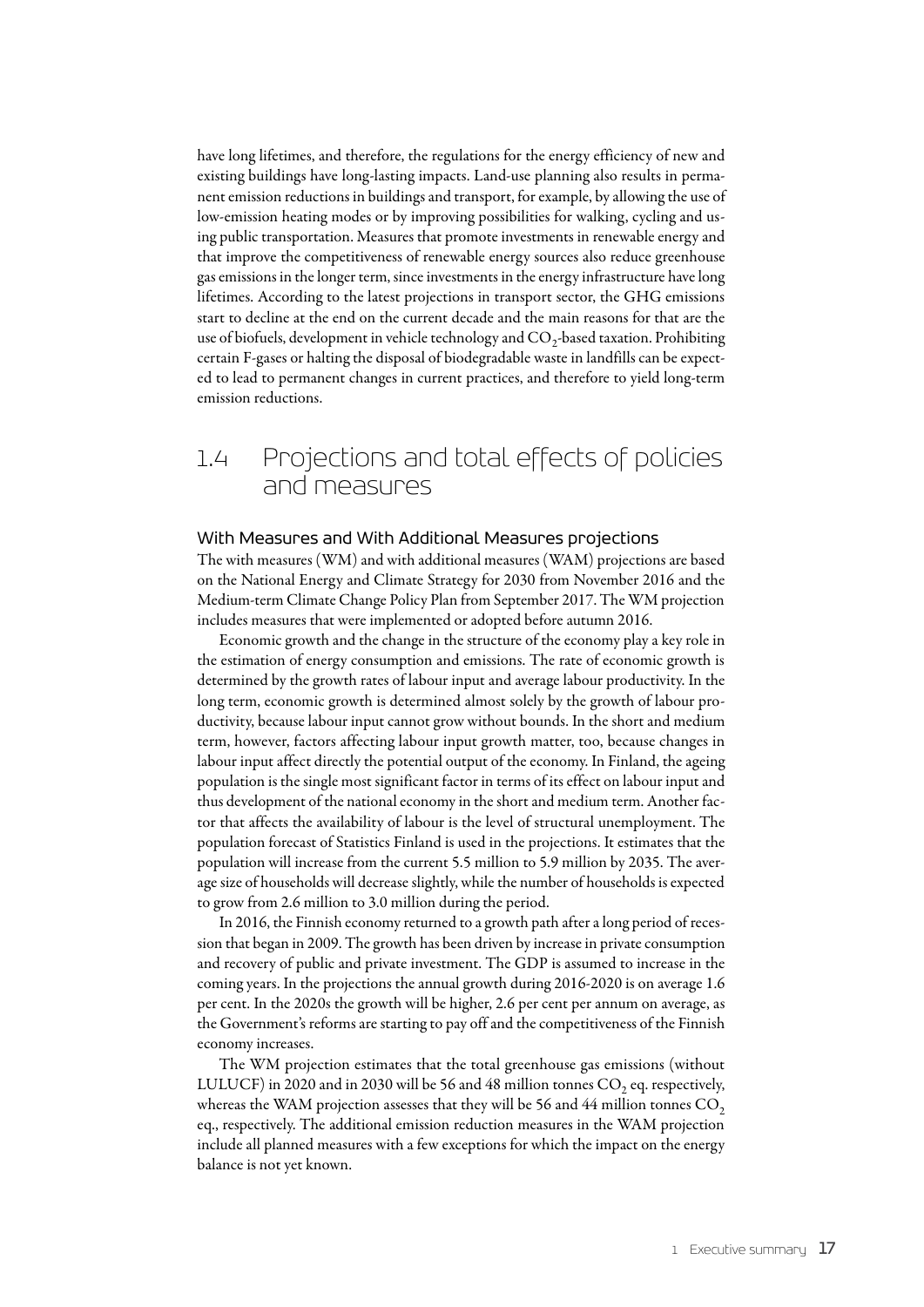Finland is in the course of fulfilling its EU 2020 emission reduction goal and its corresponding emission reduction obligation under the second commitment period of the Kyoto Protocol with the existing policy measures. The effect of the additional measures is aimed at the 2020s and in full at the year 2030 at the latest. With the measures of the WAM projection the renewable energy share will rise to more than 50 per cent of final energy consumption and the use of imported oil for the domestic needs will be cut by half by 2030. This is also the target of the current Government Program.

#### Total effect of policies and measures

The total effect of the policies and measures is estimated by aggregating the impact estimates of individual policies and measures. The impact of already implemented individual policies and measures are 12, 20, 34 and 42 million tonnes  $CO<sub>2</sub>$  eq. for 2010, 2015, 2020 and 2030 (without LULUCF), respectively. The planned measures will reduce greenhouse gas emissions increasingly in the 2020s reaching an additional annual reduction of 6.3 million tonnes  $CO$ <sub>2</sub> eq. in 2030.

Figure 1.1 shows Finland's greenhouse gas emissions in the WM projections in the last four national climate and energy strategies, i.e. strategies from the years 2005, 2008, 2013 and 2016. The WM projections in the previous national climate and energy strategies projected significantly higher emissions for 2015 than those reported in the latest greenhouse gas inventory. This suggests that the additional measures implemented in the 2010s have had a substantial impact on the total emissions.

#### Figure 1.1

Greenhouse gas emissions according to the most recent inventory for 2000-2015 and in the WM projections of the climate and energy strategies published in 2005, 2008, 2013 and 2016 up to 2020 and 2030 respectively.



The total effect of implementing additional measures can be seen in the emission development trend after 2015, which has levelled off in the 2013 and 2016 projections, whereas it continued to increase in the projections from 2005 and 2008.

In the current WM projection, the emissions in 2020 are projected to be about 35 per cent below the projected levels in the 2005 and 2008 WM projections and 14 per cent below the 2013 WM projection.

#### Supplementarity relating to the Kyoto Protocol mechanisms

During the first commitment period of the Kyoto Protocol, Finland's total national emissions were nearly 5 per cent (approximately 15.8 million tonnes  $CO$ , eq.) below Finland's assigned amount (approximately 355.0 million tonnes  $CO$ , eq.). For the second commitment period, the estimated total effects of the policies and measures for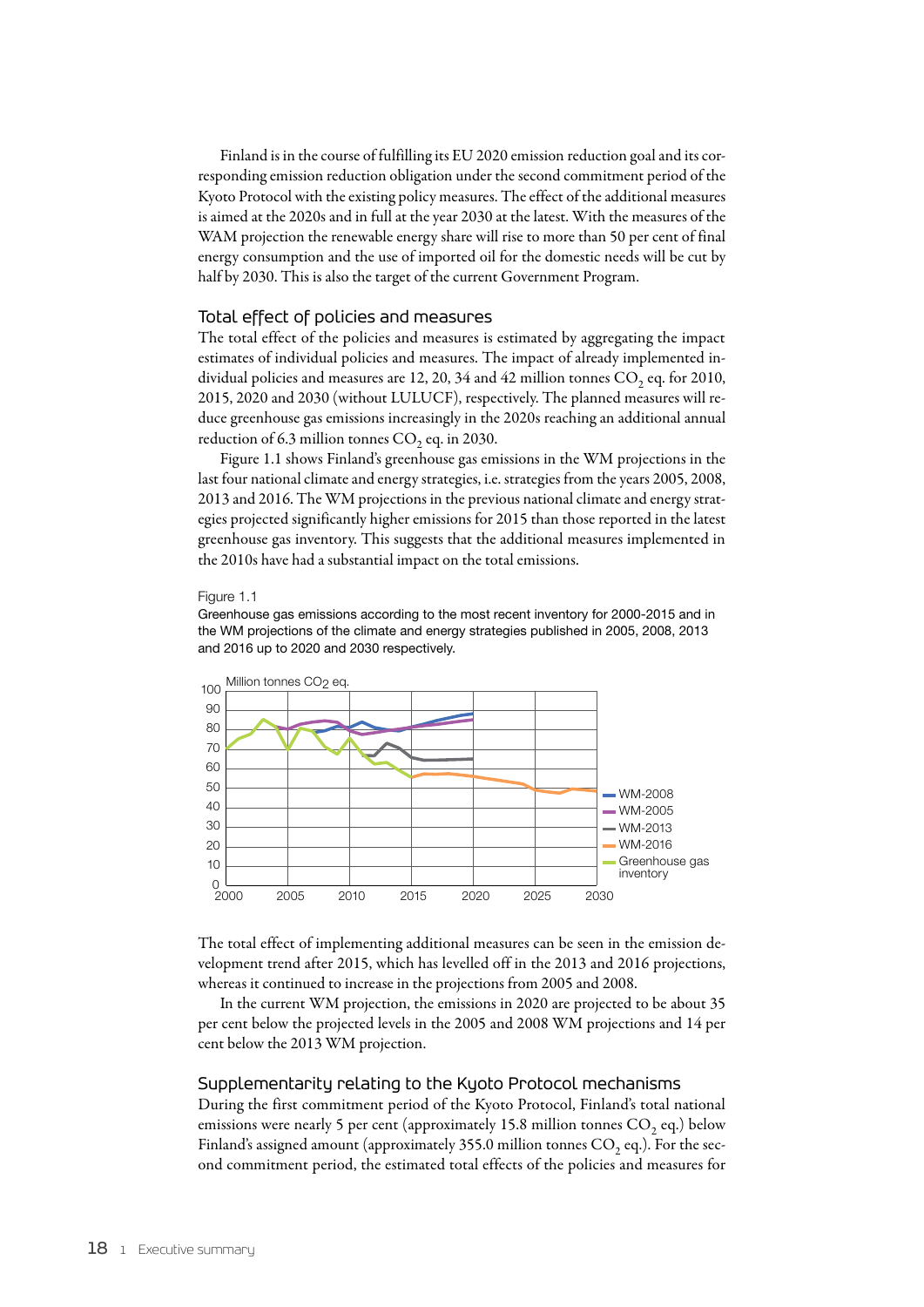2020 indicate that the Kyoto target will be met entirely by domestic actions, and any possible use of Kyoto Mechanisms would be supplemental to domestic actions. Therefore, the use of the Kyoto mechanisms has been supplemental in the first commitment period, and is expected to be that also in the second commitment period.

## 1.5 Climate change impacts, adaptation measures and vulnerability assessment

#### Climate projections for Finland

The temperature increase in Finland is expected to be more than 1.5–2 times as large as mean warming globally. The temperature change in Finland is expected, on average, to be 2.5°C by mid-century and 3.3°C by the end of the 21st century under the RCP4.5 scenario representing fairly moderate emissions, and 3.5°C and 5.6°C under the RCP8.5 scenario representing high emissions. Both the increases in temperature and precipitation rates will be larger in winter than in summer.

As a consequence of climate change, it is expected that heatwaves will become longer and more frequent; heavy precipitation events will intensify in summer; the number of days with precipitation will increase in winter; the snow season will become shorter and the duration and depth of soil frost will decrease, particularly in snow-free areas like roads and airports.

#### Vulnerability, risks and climate change impacts

Knowledge on climate change impacts, risks and vulnerabilities is continually accumulated by research activities. Vulnerabilities have been identified in all sectors, but their nature varies. A study of vulnerability in natural resource based sectors was recently completed and research is ongoing at national, Nordic and European scales to improve the evidence base for adaptation policies and measures.

Economic impacts of climate change have been estimated to be considerable for different sectors in Finland, although significant uncertainties and variable risks need to be taken into account. Estimated impacts are potentially beneficial for some sectors, however active and proactive adaptation is required to realise such opportunities. Cross-border effects of climate change is one area where economic impacts are likely to be notable in the future.

#### Adaptation

Finland was one of the first countries in the world to adopt a National Adaptation Strategy to Climate Change in 2005. The implementation of the strategy was evaluated in 2009 and 2013. The level of adaptation varied between the sectors and the importance for the collaboration between the sectors was recognized. The current national adaptation policy framework is described in the National Climate Change Adaptation Plan 2022 adopted in 2014. Its aim is that the Finnish society has the capacity to manage the risks associated with climate change and adapt to changes in the climate.

The implementation of national adaptation policy is coordinated by the Monitoring Group on Climate Change Adaptation chaired by the Ministry of Agriculture and Forestry. It is broadly-based, with representatives from the relevant ministries and other authorities, regional and local actors, research institutes, expert organisation in fire and rescue services, and financial services. It monitors and promotes the implementation of the adaptation plan together with a broad network of stakeholders.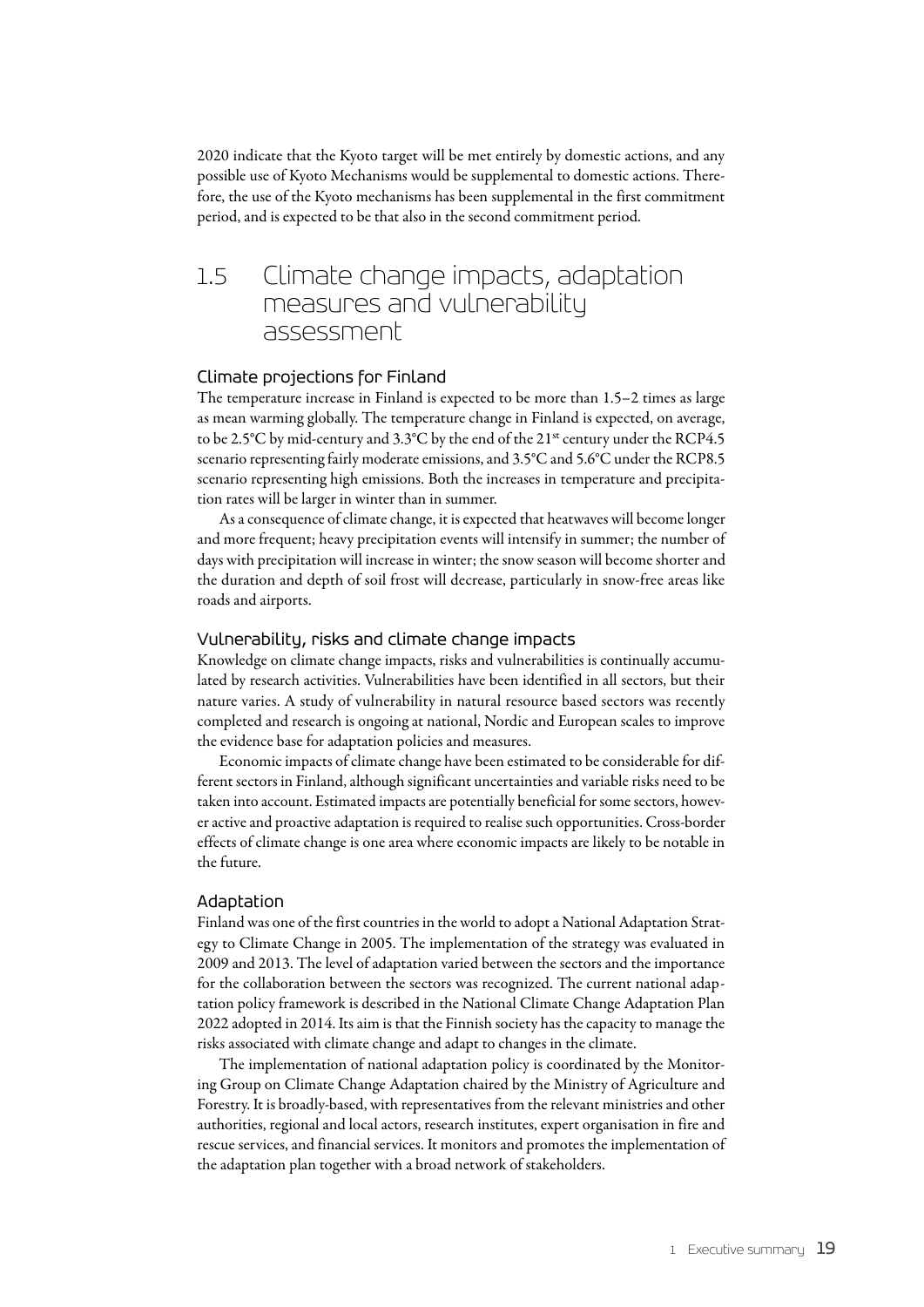Finland's Climate Act was approved in 2015. It stipulates that the Government approves long-term and medium-term strategic mitigation plans and at least every ten years a national plan on adaptation. Adaptation is also included in the National Risk Assessment 2015 and the National Energy and Climate Strategy for 2030.

Several sectors also have an action plan for adaptation, e.g. the environmental administration, administrative branches of the Ministry of Agriculture and Forestry and the Ministry of Transport and Communication. Most of the municipalities are undertaking systematic climate actions and, although their focus has been on climate change mitigation, adaptation has also been promoted. By the end of 2015, regional flood risk management plans were published for every significant flood risk area, and currently the measures are being implemented. In addition, several bigger cities and municipalities have been active in vulnerability assessment.

Currently, the most advanced sector in adaptation is water management, where adaptation has already been integrated into decision-making. Essential measures in water services include intake wells in groundwater bodies with favourable water yields and further emphasis on storm water management. Wastewater facilities, especially pumps, should be placed outside groundwater areas and flood risk areas. Other actions include preparedness planning, regular revision of dam safety, improved cooperation between waterworks, guidelines on land use and further development and utilisation of databases and models.

In the energy sector, measures include e.g. intelligent electricity networks which will work as a service platform in transition towards a more decentralised electricity system. Regulations aimed at improving the security of power supply have been included in the revised electricity market legislation.

 Current legislation on building and other statutes include requirements for taking climate change into consideration in land use planning and building. According to the revised land use guidelines, new construction should not be located in areas that are prone to flooding. Local master and detailed planning should take account of the increasing possibility of extreme weather events in built areas. The management of flood risks and river basins is also regulated.

In agriculture, concrete risk management measures are being developed in co-operation between the government, producers, research and the private sector to reduce and prevent risks to agricultural production and income. Risk profiles and emergency plans have been made for various existing and emerging pests and diseases. Other adaptation measures include sustaining the soil structure and conditions by diversifying the crops and crop varieties, developing crop rotations and soil cultivation methods, favoring crops that provide soil cover for winters that are projected to get wetter and developing year-round water management systems to increase nutrient use efficiency and reduce drought-induced yield variability. Finnish plant breeding has expanded the breeding strategies to cover novel crops and to improve disease resistance and resilience, which are important elements in improving Finland's adaptive capacity in the future. In the energy sector measures to improve and increase farms' energy self-sufficiency and security of supply have been promoted and implemented.

Within the forestry sector, recent modifications to forest legislation take into account climate change adaptation by allowing more diverse forest management and by adjusting annual deadlines for removal of felled timber from forests as a precaution to earlier occurrence of pests. Additional measures promote the use of high quality seed suitable for different climatic conditions, establishment of a network of gene reserve forests and monitoring of the pest and disease situation in forests. The damage contingency plans with appointed regional experts assist rapid harvesting of wind damaged trees. Further adaptation measures include the site-specific selection of species and regeneration methods and awareness raising through means such as forest damage road shows.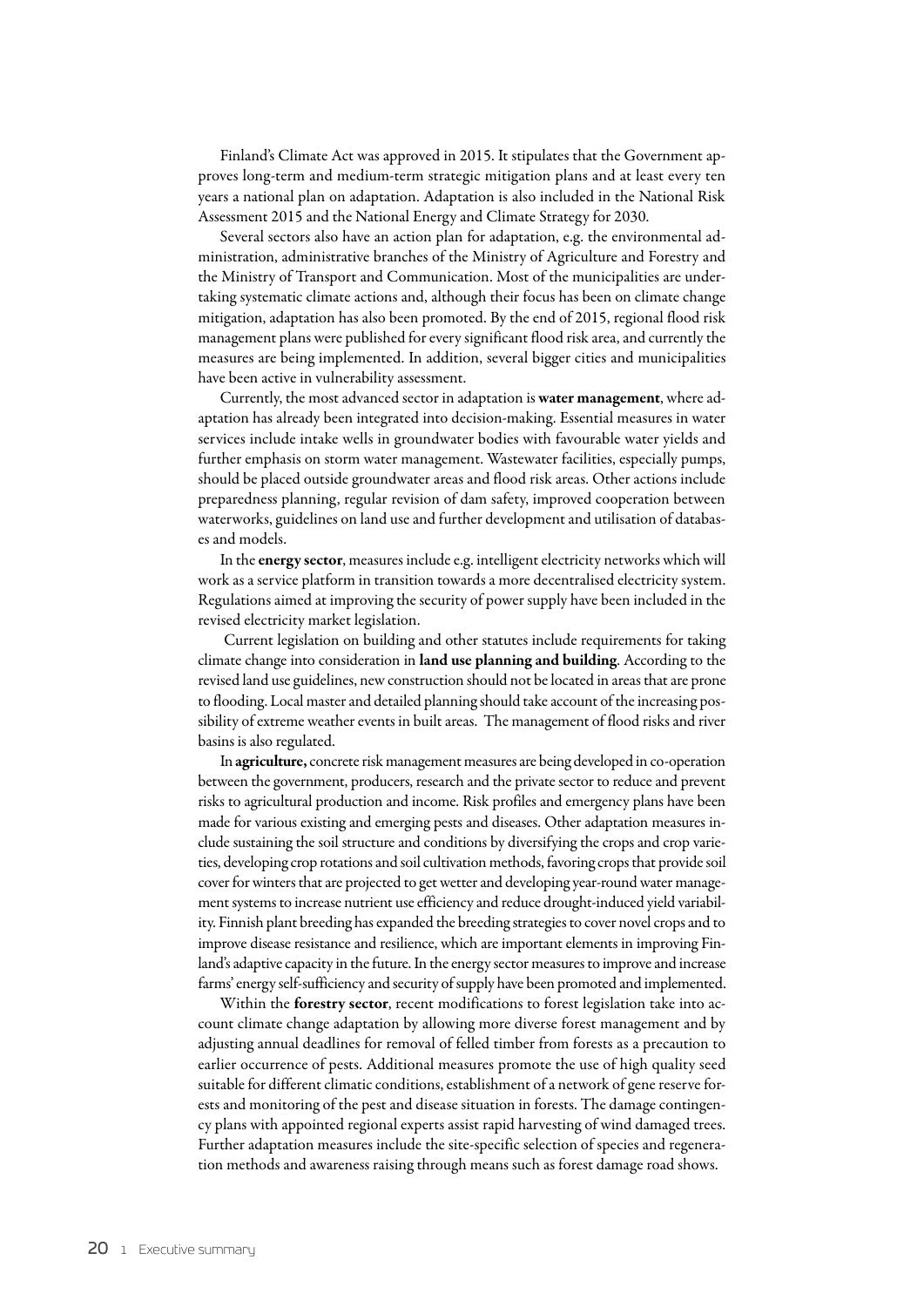The focus of the **industry** has been more on mitigation rather than adaptation. However, potential risks have been identified that should be taken into consideration. The Finnish mining industry has been subject to 'stress tests' in order to identify and reduce the risk of adverse environmental consequences, which climate change can aggravate.

The adaptation actions of **transport and communication sector** include improving the safety equipment, proactive planning, developing the design and procurement practices, technical development, developing information services and traffic management, product and market monitoring, as well as co-operation in international regulation development. Improved forecasting models and an early warning system as well as remote monitoring system of the climatic conditions have been developed.

The Roadmap for Growth and Renewal in Finnish Tourism for 2015–2025 reacts to the climate change and calls for new, innovative solutions for sustainable tourism products and experiences.

In the insurance sector, a new insurance programme for damage caused by exceptional floods was launched in 2013. In 2016, some private insurance companies introduced products which cover risks for extreme weather conditions.

In the health sector, a national water safety plan was introduced in 2016 to prevent water-borne epidemics. Measures taken to prevent tick-borne diseases include raising awareness of ways to protect from tick-bites, and providing free vaccines against tickborne encephalitis in some high-risk areas.

#### Global impacts of climate change and international cooperation

A recent study on cross-border effects of climate change in Finland identifies seven different impact chains triggered by cross-border impacts: trade impacts, impacts through infrastructure, impacts on finance and insurance, human mobility, ecosystems, geopolitics, and cognitive changes. In many cases the strongest cross-border impacts originate in neighbouring areas.

Finland is a member of the Arctic Council (chair in 2017–2019) and the Barents Euro-Arctic Council (chair 2013–2015) and finds climate change one of the key areas of co-operation. In the context of the Baltic Sea Region cooperation on climate change Finland implements the EU Strategy for the Baltic Sea Region.

Climate sustainability has been one of the binding cross-cutting objectives of Finland's development policy and development cooperation since 2012. Finland has adopted a climate sustainability tool in the annex of its new Manual for Bilateral Programmes for assessing and preventing climate change and the risks posed by natural disasters caused by climate change. Furthermore, the Manual includes a disaster risk reduction tool integrated into the Guidance and Checklist for Climate Sustainability tool.

Finland has been supporting the United Nations Office for Disaster Risk Reduction (UNISDR) since 2004, and has also participated as an observer to the World Bank Consultative Group of the Global Facility for Disaster Reduction.

## 1.6 Financial resources and transfer of technology

Finland has integrated the goals and objectives of the UNFCCC, the Kyoto Protocol and the Paris Agreement into its development policy, while taking into account the fact that economic and social development and poverty eradication are the first and overriding priorities of the developing country Parties. Climate sustainability has been one of the cross-cutting objectives of Finland's development policy and development cooperation since 2012. Besides providing funds to the operating entities of the financial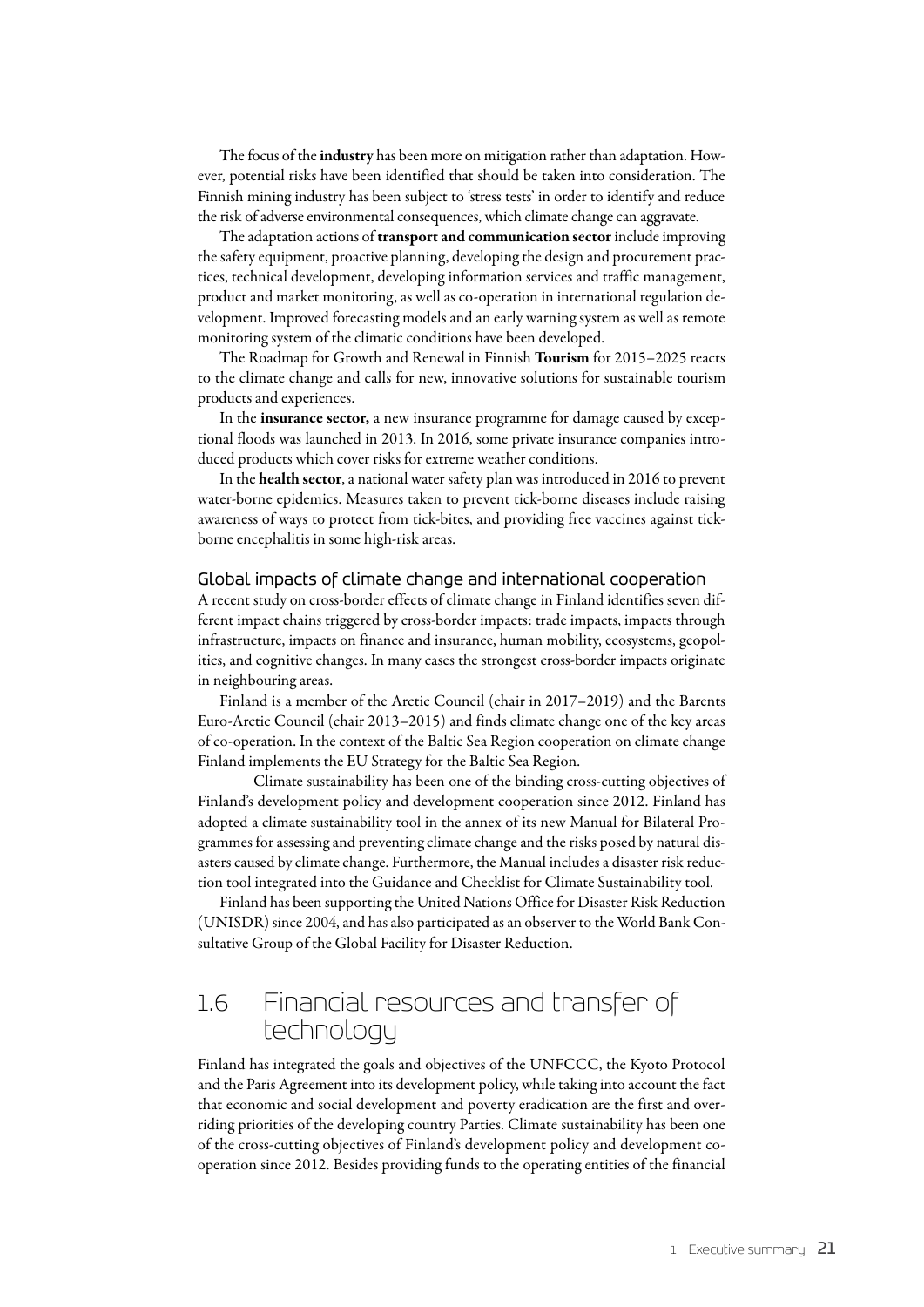mechanism of the UNFCCC and the funds under the Kyoto Protocol, Finland provides support through bilateral, regional and other multilateral channels.

After the Copenhagen fast-start finance pledge, Finland decided to use the year 2009 as a baseline for defining new and additional funding. The Finnish fast-start finance commitment of EUR 110 million was implemented through a net increase of Finnish funding directly allocated to developing countries' climate activities in 2010−2012 compared to the year 2009. The baseline figure for overall Finnish climate funding (grant) in 2009 was approximately EUR 26.8 million.

While the fast-start finance period is now over, the international public climate finance that Finland has provided has continued to be higher than in the base year used for faststart finance. The total allocations were about EUR 94 million in 2013, EUR 116 million in 2014, EUR 115 million in 2015 and EUR 43 million in 2016. The division between mitigation and adaptation support varies according to the year, but it is rather balanced. For example in 2016 about 58% was allocated to mitigation and about 42% to adaptation.

During 2013−2014 the government channelled all revenues from the auctioning of ETS allowances to Official Development Assistance activities, including climate finance. These revenues were used during the reporting period e.g. to support the Green Climate Fund (EUR 34.7 million).

Finland attaches particular importance to assisting countries that are least developed, as they are among the countries most vulnerable to climate change. Finland's LDC-partner countries in Africa include Ethiopia, Mozambique, Somalia and Tanzania. In Asia, Finnish bilateral support focuses on the three poorest, fragile states: Afghanistan, Myanmar / Burma and Nepal. Finland supports SIDS countries with regional programs in the Pacific and the Caribbean.

In long-term partner countries the co-operation is based on country programmes that are prepared in consultation with partners and that build on national development plans. The form of assistance varies between regions and programmes. The Energy and Environment Partnership (EEP) project, which began in Central America in 2003 and has since been replicated in the Mekong region, southern and eastern Africa, Indonesia and the Andes, accounts for a large part of the mitigation projects in the energy sector. Also, support for forestry projects (mitigation and adaptation) is substantial.

With regard to adaptation, the most important element has been capacity building in partner countries. Finland has been very active in the field of meteorological co-operation. It has supported, for example, co-operation between the Finnish Meteorological Institute (FMI) and the Secretariat of the Pacific Regional Environmental Programme (SPREP) and the Pacific national meteorological services since 2009.

Finland has specific programmes and financial arrangements for transferring environmentally sound technology to developing countries. These activities consist of transferring both 'soft' technology, such as capacity building, creating information networks and enhancing training and research, and 'hard' technology, that is, technology to control greenhouse gas emissions and for adaptation measures. For instance, Finland has supported the work of the Climate Technology Centre and Network (CTCN) with EUR 200,000 in 2015.

Private sector projects in developing countries are being supported, for example, by the Finnish Fund for Industrial Cooperation Ltd. (Finnfund) and Finnpartnership (the Finnish Business Partnership Programme). Both organizations are active in the climate change field. About half of all investments made in recent years can be regarded as climate finance because they have been used for renewable energy projects, as well as projects to prevent deforestation, to support energy and material efficiency, or to improve the ability of poor people to adapt to the challenges posed by climate change.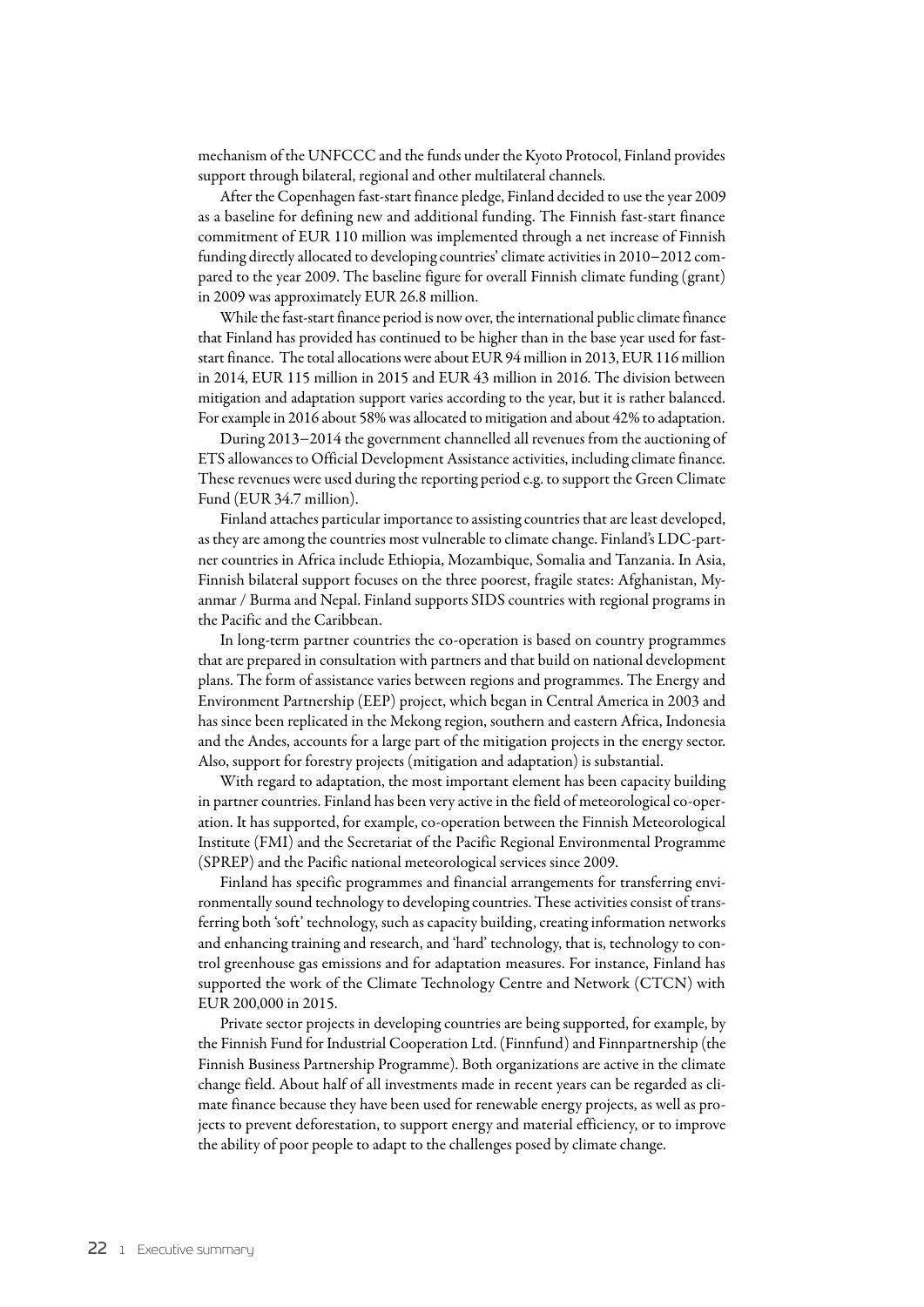The Finnish Government considers important that businesses promote sustainable development in their undertakings. In this context the government of Finland has decided to use around 530 million euros during 2016–2019 as investment funding to support programs/projects in line with Finnish development policy, especially to climate mitigation and adaptation and creating sustainable jobs and livelihoods in private sector. The first allocation (EUR 130 million) from this package was made to Finnfund in 2016.

| Table |  |  |
|-------|--|--|
|-------|--|--|

|  |  | Summary information on financial resources and technology transfer |  |  |
|--|--|--------------------------------------------------------------------|--|--|
|--|--|--------------------------------------------------------------------|--|--|

| Official development<br>assistance (ODA) | 2013: EUR 1,081 million (0.53% of GNI);<br>2014: EUR 1,232 million (0.59% of GNI);<br>2015: EUR 1,161 million (0.55% of GNI);<br>2016: EUR 956 million (0.44% of GNI)                                                                                                                                                                                                                                                                                                                                                                                                                                                                                                                                                                                                                                                                                                                                                                                                                                                                                                                               |
|------------------------------------------|-----------------------------------------------------------------------------------------------------------------------------------------------------------------------------------------------------------------------------------------------------------------------------------------------------------------------------------------------------------------------------------------------------------------------------------------------------------------------------------------------------------------------------------------------------------------------------------------------------------------------------------------------------------------------------------------------------------------------------------------------------------------------------------------------------------------------------------------------------------------------------------------------------------------------------------------------------------------------------------------------------------------------------------------------------------------------------------------------------|
| Climate-related aid<br>in bilateral ODA  | 2013: EUR 32 million<br>2014: EUR 44 million<br>2015: EUR 39 million<br>2016: EUR 26 million<br>= amounts of the project funding directly directed to climate activities                                                                                                                                                                                                                                                                                                                                                                                                                                                                                                                                                                                                                                                                                                                                                                                                                                                                                                                            |
| Climate-related<br>support programmes    | e.g. Energy and Environment Partnership (EEP), Making agriculture<br>part of the solution to climate change - Building capacities for<br>Agriculture Mitigation project, Sustainable Forest Management in<br>Changing Climate project, the Southeast Asia Climate Change<br>Network; more information on projects and more projects available in:<br>http://stats.oecd.org/Index.aspx?DataSetCode=RIOMARKERS                                                                                                                                                                                                                                                                                                                                                                                                                                                                                                                                                                                                                                                                                        |
| Total contributions<br>to GEF            | 2013: EUR 13.650 million<br>2014: EUR 22.025 million<br>2015: EUR 14.325 million<br>2016: EUR 7.961 million                                                                                                                                                                                                                                                                                                                                                                                                                                                                                                                                                                                                                                                                                                                                                                                                                                                                                                                                                                                         |
| Pledge for sixth GEF<br>replenishment    | EUR 65 million in total                                                                                                                                                                                                                                                                                                                                                                                                                                                                                                                                                                                                                                                                                                                                                                                                                                                                                                                                                                                                                                                                             |
| JI and CDM under<br>the Kyoto Protocol   | Finland committed about EUR 12.2 million through ten bilateral<br>projects for the purchase of project units during the prompt start<br>phase and the first commitment period of the Kyoto Protocol. Two<br>of these projects continued generating units also after 2012. Finland<br>also invested in multilateral carbon funds. USD 10 million has been<br>invested in the World Bank's Prototype Carbon Fund (PCF), EUR 4.25<br>million in the Nordic Environmental Financing Corporation's (NEFCO)<br>Testing Ground Facility (TGF), EUR 10 million in the European Bank<br>for Reconstruction and Development's Multilateral Carbon Credit<br>Fund (MCCF), USD 25 million in the Asian Development Bank's<br>Asia Pacific Carbon Fund, EUR 3 million in the Nordic Environment<br>Finance Corporation's NEFCO Carbon Fund and USD 20 million in<br>the Asian Development Bank's Future Carbon Fund. Of these funds,<br>the World Bank's Prototype Carbon Fund, NEFCO's NEFCO Carbon<br>Fund and the Asian Development Bank's Future Carbon Fund<br>continue to generate units for 2013 to 2020. |
| Other (bilateral/multilateral)           | The Global Gender and Climate Alliance (GGCA) project to strengthen<br>the role of women and mainstream the gender perspective in global<br>climate policy. The total contribution is EUR 8.9 million during the<br>implementation period 2008 to 2016.                                                                                                                                                                                                                                                                                                                                                                                                                                                                                                                                                                                                                                                                                                                                                                                                                                             |
|                                          | The cooperation between the Finnish Meteorological Institute (FMI)<br>and the Secretariat of the Pacific Regional Environmental Programme<br>(SPREP) and the Pacific national meteorological services since 2009<br>seeks to improve the capacity of national meteorological institutes<br>to deliver high-quality weather and climate services, and thus, to<br>respond to the challenges posed by climate change and extreme<br>weather events.                                                                                                                                                                                                                                                                                                                                                                                                                                                                                                                                                                                                                                                   |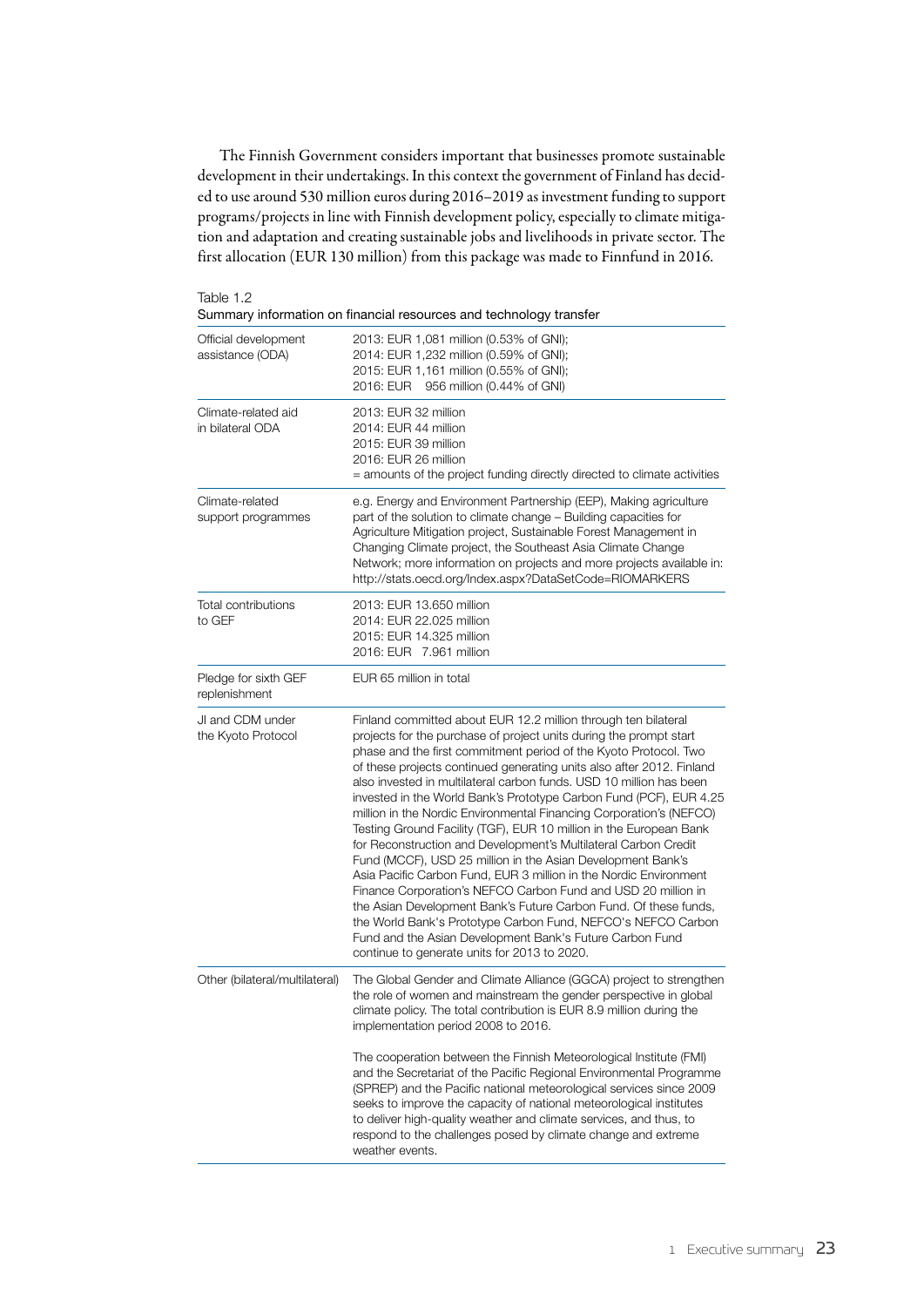## 1.7 Research and systematic observation

Climate change has been recognised as an important topic in Finnish research policy for decades. Climate change research policies are cooperatively implemented by several ministries. Large cross-sectoral climate change programmes have aimed at strengthening the scientific understanding of climate change as well as the mitigation and adaptation impacts and options, including their socio-economic and environmental aspects.

The Academy of Finland, the umbrella of the national Research Councils, has three ongoing programmes related to climate and energy: the programme on biobased economy (BioFuture2025, 2017–2020), the Arctic research programme (ARKTIKO, 2014– 2018) and the programme on energy transition (New Energy, 2015–2018). Many of the ongoing and recently finished programmes coordinated by Tekes – the Finnish Funding Agency for Innovation are related to the mitigation of climate change through research and development especially on renewable energy, bioeconomy and cleantech. A large number of research institutes, universities and consultants carry out research on climate change impacts, adaptation and mitigation in close cooperation with each other: for instance, nearly 20 organisations served as grant holders for Academy of Finland's funding of EUR 59 million for climate change research in 2013–2016.

The focus in climate change research has gradually shifted from dominantly natural sciences to more comprehensive approaches that include socio-economic studies and inter- and transdisciplinary approaches. The Government's annual plan for joint analysis, assessment and research activities as well as Strategic Research Council with the Academy of Finland are examples of new funding mechanisms that have been introduced to promote multidisciplinary research supporting knowledge based decision making and management. The current Strategic Research Council programmes with projects of particular relevance for climate change include research on energy transition and renewable energy, use of forest resources, offshore wind, circular economy of non-renewable substances, resource efficient food production, climate and resource scenarios as well as urban development. The Finnish Climate Change Panel consisting of scientists representing different areas of expertise continues its work of producing reports on climate change research and of communicating new research information to decision makers.

The Finnish Meteorological Institute (FMI) is an expert in climate change and related issues. With regard to climate process and climate system studies, the emphasis is on climate research and services, greenhouse gases as well as aerosols, clouds, trace gases and climate supported by routine surface and upper air weather observations. The FMI also measures greenhouse gas concentrations at a station in Lapland and monitors physical properties in the Baltic Sea.

The Finnish Environment Institute (SYKE) carries out research on climate change impacts, mitigation and adaptation, including policy evaluation. SYKE is also the national centre for monitoring the physical, chemical and biological state of inland waters. The Natural Resources Institute Finland (Luke) performs climate change related research activities on natural resources, and it does national forest inventories (NFIs) which produce information on the land use, forest resources, growth, condition and biodiversity of forests. About 60 national monitoring schemes or projects provide data of the changes in biodiversity and habitats in Finland.

The Universities of Helsinki and Eastern Finland and the FMI host the Finnish Centre of Excellence (CoE) in Physics, Chemistry, Biology and Meteorology of Atmospheric Composition and Climate Change. Its main objective is to reduce scientific uncertainties concerning global climate change issues, particularly those related to aerosols and clouds. Finnish research institutes with significant marine components have started a national marine research infrastructure consortium (FINMARI) coordinated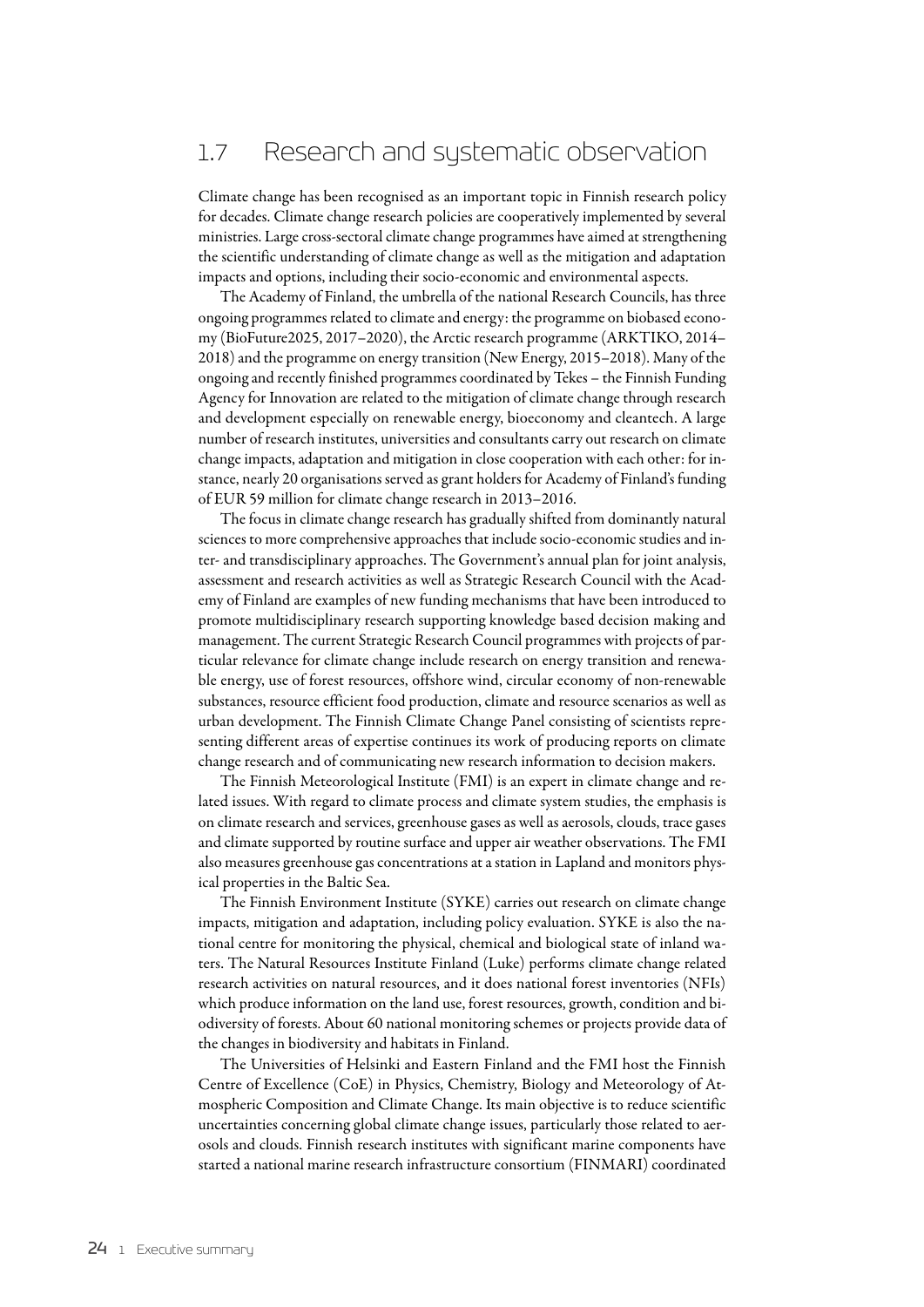by SYKE. Finnish universities and research institutes also have extensive activities in paleoclimatology.

Open science is one of the spearheads of Finnish science policy. An example of current open science actions include free-of-charge online services based on data by the Finnish Meteorological Institute (FMI) and the Finnish Environment Institute (SYKE) and a web portal of Finnish open access journals.

Free and open international exchange of data and information has been further promoted by participation in several international research programmes, networks, data collection schemes, and databases. Finland is overseeing the implementation of two European organizations of distributed research infrastructure: the ICOS (Integrated Carbon Observation System) for online in-situ monitoring of greenhouse gases and ACTRIS (Aerosols, Clouds and Trace gases Research Infrastructure) for monitoring and research on short-lived climate forcers in the atmosphere. Finland has also actively participated in the work the Intergovernmental Panel on Climate Change (IPCC).

Finland has been operating extensive capacity building programmes to promote the exchange of information and know-how as well as to support endogenous capacities and capabilities in developing countries. The capacity building programmes have focused on climate observations, research, higher education cooperation relevant to climate change mitigation and adaptation, and the sustainable use of forests.

## 1.8 Education, training and public awareness

Climate change is already firmly anchored in the education and public awareness policies and practices of the Finnish Government, and these policies and practices are continuously being developed. Education policies are in the responsibility of the Ministry of Education and Culture. Training and public awareness policies are considered in several sectors and by many actors.

Climate change issues are included in the education given on sustainable development in Finland's compulsory basic education system. The present National Core Curriculum for Basic Education was given by the Finnish National Agency for Education in 2014. Many school subjects deal with sustainable development and climate change, and they are also dealt with as a cross-curricular theme. In addition, after basic education level, climate change issues are included in the upper secondary level education.

Universities and polytechnics provide climate change education as a part of different degree programmes. Some universities also offer postgraduate studies in climate change. Teaching related to climate change is closely tied to research in this field. Universities, polytechnics and several training institutes also provide continuing education programmes and vocational training in climate change and related issues, e.g. energy efficiency and environmental technology, for individuals and companies.

The training of experts from developing countries in managing forests and other natural resources is an integral part of the agricultural and forest science programmes at the University of Helsinki. In the Faculty of Science and Forestry at the University of Eastern Finland, six out of 12 master's degree programmes are directly targeted towards the sustainable use of natural resources and climate change mitigation. During the past decade, these programmes, which are partnered with programmes in other European, North American, Russian, Chinese, Brazilian and Ghanaian universities, have trained more than 100 experts from more than 50 different countries. In addition, many other higher education institutions and research institutions in Finland provide international